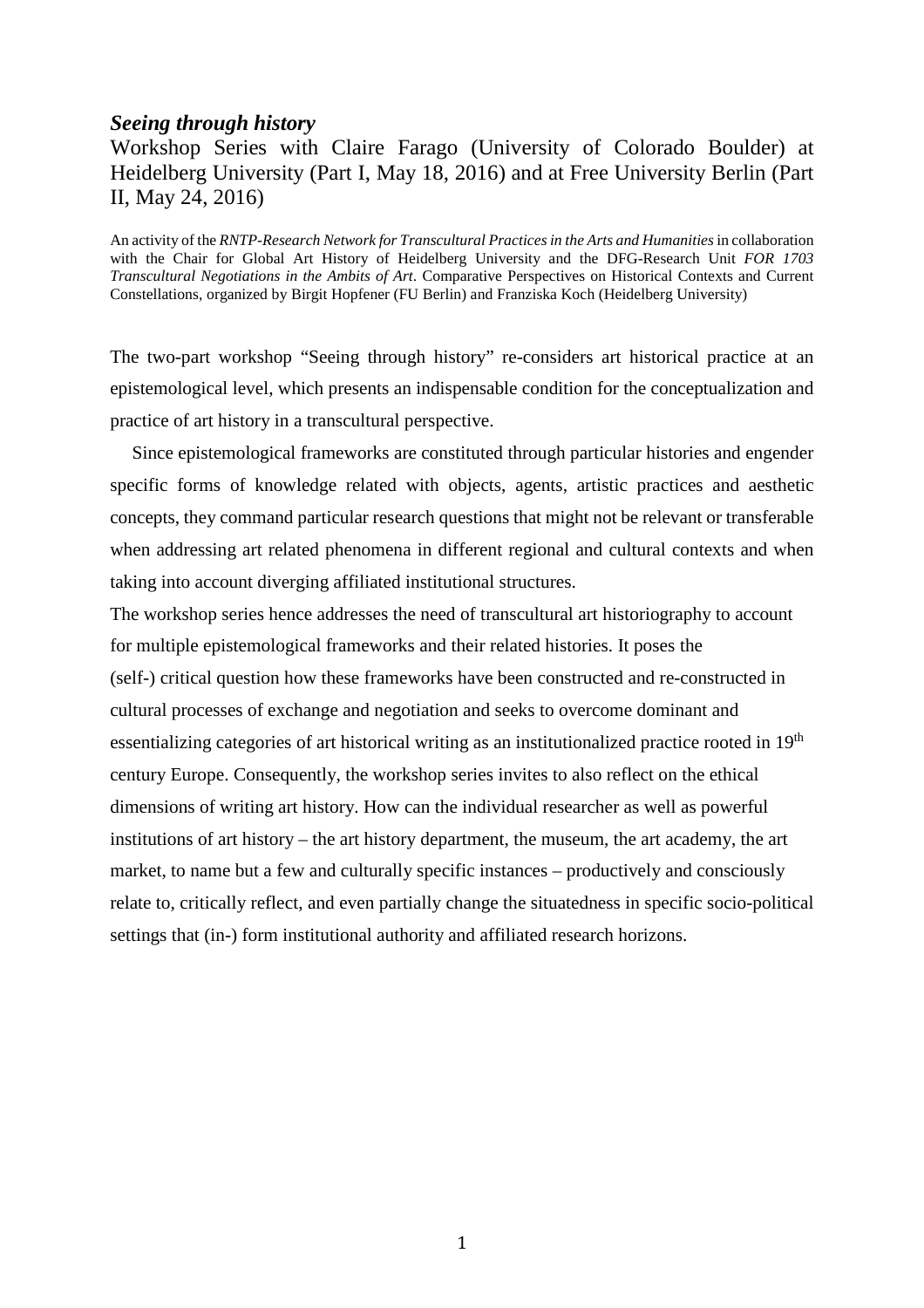## **PROGRAM & ABSTRACTS**

# **Workshop Series:** *Seeing through history*

## **Part I, Heidelberg University**

Where? Heidelberg Institute of European Art History, Room 003, Seminarstr. 4, 69117 Heidelberg When? 18 May 2016, 9:00-13:00 c.t.

9:15-9:30 **Birgit Hopfener & Franziska Koch** (Co-Organizers) Opening Remarks

**Monica Juneja** (Chair of Global Art History, Heidelberg University) Welcoming Words

#### 9:30-10:10

**Samantha Schramm** (University of Konstanz) Summary of Claire Farago's *Whose History? Why? When? Who Benefits, and Who doesn't*? paper given at CIHA Rio de Janeiro, New Worlds: Frontiers, Inclusion, Utopias, Aug 24- 29, 2015 and plenary discussion of the text

10:10-10:50

**Franziska Koch** (Heidelberg University) Seeing Through Nam June Paik's Art Historical Reception in a Transcultural Perspective Paper Presentation and Q&A

10:50-11:20 Coffee Break (incl. Walk to the Coffee Bar)

11:20-12:00 **Mona Schieren** (University of the Arts Bremen) On Horizontal Argumentation and Metaphors of Transcultural Translation and Exchange Processes Paper Presentation and Q&A

12:00-12:40 **Birgit Hopfener** (Free University Berlin) Disjunctive Contemporaneity. Re-mapping Contemporary Art History from a Transcultural Perspective Paper Presentation and Q&A

12:45 Workshop End followed by a Walk to the Restaurant "Café Rossi", Rohrbacher Str. 4, 69115 Heidelberg for Lunch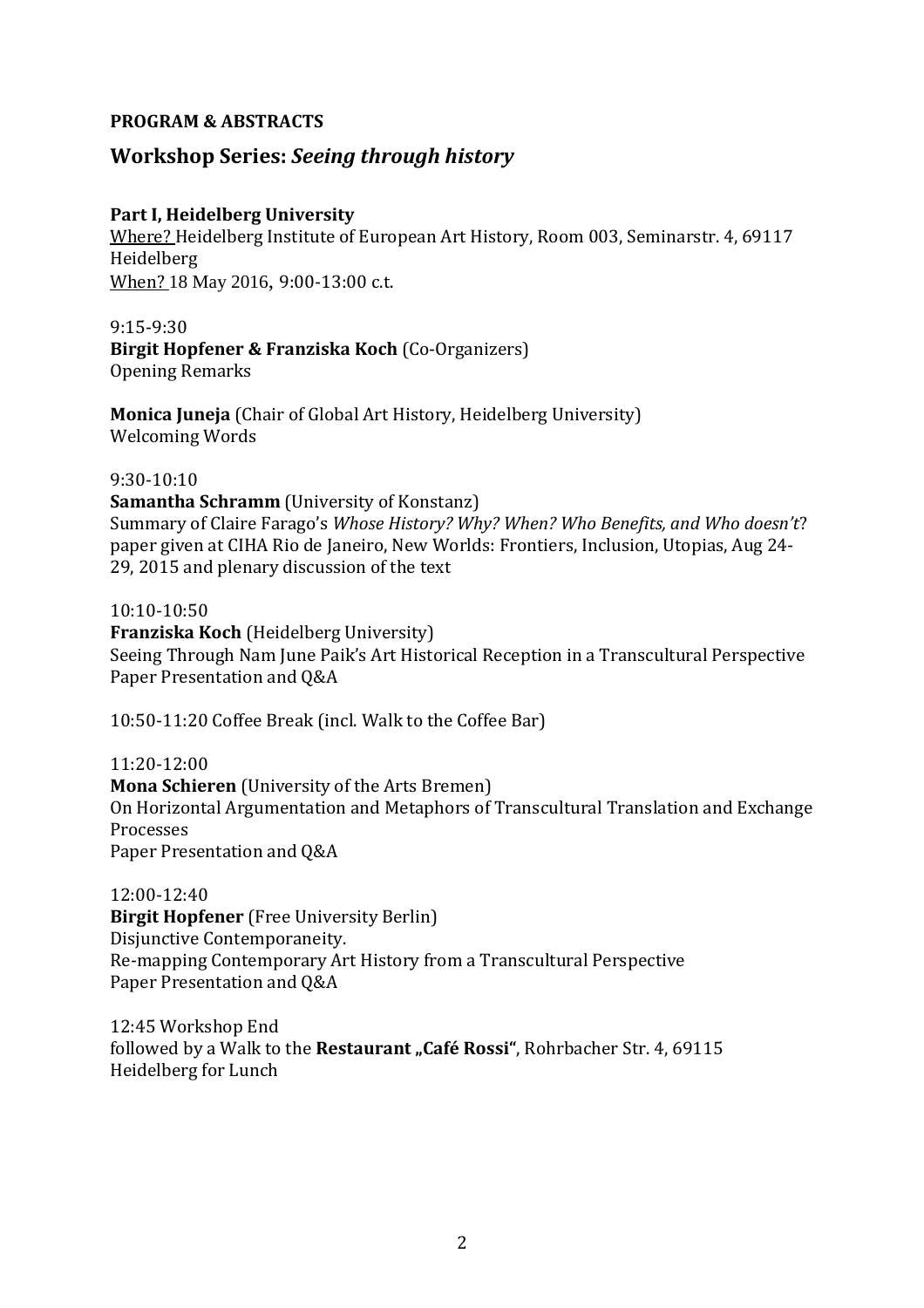## **Part II, Free University, Berlin**

Where? Museum for Asian Art (back entrance), small lecture room, Takustr. 40, Berlin When? 24 May 2016, 11:00-15:30, including one hour lunch break 13:00-14:00

## 11:00-11:15

**Karin Gludovatz** (Director of the research unit "Transcultural Negotiations in the Ambits of Art", Dean of the Department of History and Cultural Studies, Free University) Welcoming Words

## **Birgit Hopfener & Franziska Koch** (Co-Organizers)

Opening Remarks

### 11:15-12:00

**Alberto Saviello** (FU Berlin, FOR 1703), summary and response to *Claire Farago's "Letting Objects Rot," in: Artwork through the Market*, ed. by Jan Bakos, Komenius University, Bratislava, Slovakia, 2005, p. 239-262 and plenary discussion of the text.

### 12:00-12:45

**Amrei Buchholz** (Hamburg University) Questioning Mimetic Representation. Reflections on Stylistic Classifications of Art Paper Presentation and Q&A

12:45-13:45 Lunch Break

13:45-14:30 **Ursula Helg** (Free University Berlin) Material Culture in Translation. Reflections on Objects from the South Paper Presentation and Q&A

#### 14:30-15:15

**Susanne Leeb** (Leuphana University Lüneburg) summary and response to **Claire Farago's** *Whose History? Why? When? Who Benefits, and Who doesn't***?** paper given at CIHA Rio de Janeiro, New Worlds: Frontiers, Inclusion, Utopias, Aug 24-29, 2015 and plenary discussion of the text

15:15-15:30 Concluding Discussion

(Please note: Claire Farago will additionally give a lecture on her latest book about Leonardo da Vinci and his 'Trattato della Pittura' on Monday, 23 May 2016, Free University Berlin, Institute of Art History, Koserstr. 20, 14195 Berlin, Hörsaal B, 18:00)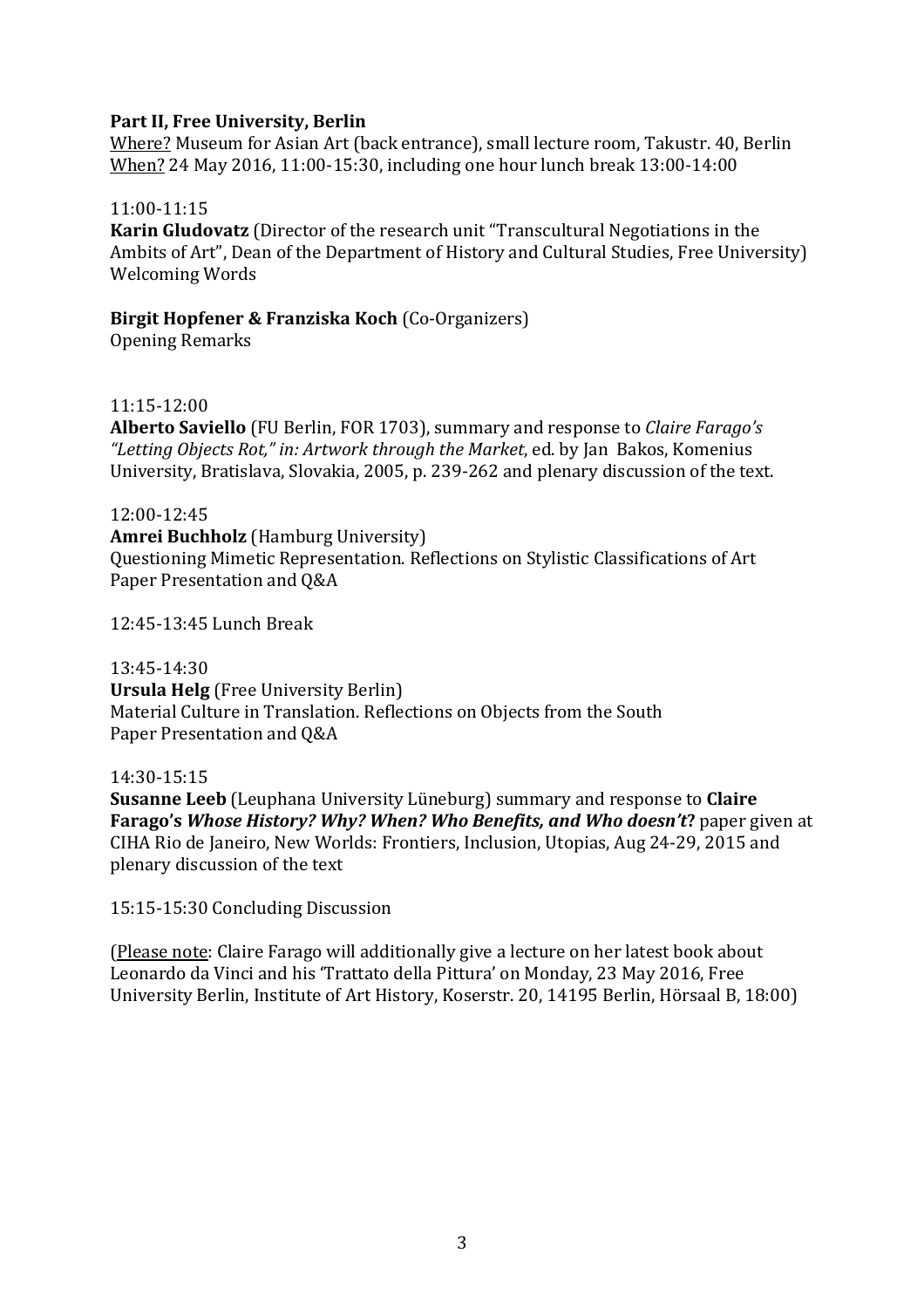# **Abstracts Part I, Heidelberg University**

## **Franziska Koch (Heidelberg University) Seeing Through Nam June Paik's Art Historical Reception in a Transcultural Perspective**

The paper addresses the reception of Nam June Paik's art works and poses the question if he was a "transcultural" artist *avant la letter* in a time when the border-crossing collaboration that he and his Fluxus colleagues sought and realized was at odds with the reinforced national borders resulting from the Cold War. The paper serves to outline the preliminary structure of a post-doc project that intends to critically re-visit the dominant art historical discourse on Fluxus and Nam June Paik in particular. It starts from the curious observation that despite the high international recognition of Paik's individual and collaborative works and the frequently emphasized cultural "hybridity" of his aesthetic and multi-media approach, cultural aspects and their impact on the popular, academic as well as institutional reception have not been studied in great detail. However, they seem to account for the imbalanced canonization of his individual and collaborative works at various levels.

**Franziska Koch** is Assistant Professor of Global Art History at Heidelberg University. Her research profile includes modern and contemporary art and artistic exchange between Asia (China and Korea) and Europe, theories and histories of the art exhibition and curatorial practices, transcultural approaches to the study of art, and the question of authorship in collaborative artistic practices. Selected publications: She co-edited *Negotiating Difference. Contemporary Chinese Art in the Global Context*, Weimar: VDG, 2012. Her ph.d.-thesis will be published as *Die "chinesische Avantgarde" und das Dispositiv der Ausstellung. Konstruktionen chinesischer Gegenwartskunst im Spannungsfeld der Globalisierung*, Bielefeld: transcript, in August 2016. She is the cofounder of two international research networks: International Research Network for Modern and Contermporary Chinese Art (Lisbon 2015) and RNTP- Research Network for Transcultural Perspectives in the Arts and Humanities (Berlin 2015).

# **Mona Schieren (University of the Arts Bremen) On Horizontal Argumentation and Metaphors of Transcultural Translation and Exchange Processes**

Along with the reflection on conceptualities, the paper proposes to consider alternative movements of thought and writing. Traditional conventions of Western-oriented argumentation parameters, authorship and subjectivization are often poorly suited for a contextualizing examination of the mostly delicate transcultural contexts that are frequently woven from complex references. Such shifts will be explored using the example of the Asianist connections in the oeuvre of the Canadian-American artist Agnes Martin.

**Mona Schieren** is teaching researcher at the University of the Arts Bremen. She studied art history and philosophy at the University of Hamburg and École Nationale d'Art de Nice. She was head of the research project *iMediathek* and since 2008 part of the EUproject *GAMA. Gateway to Archives of Media Art*, (2002-2009) and lecturer at the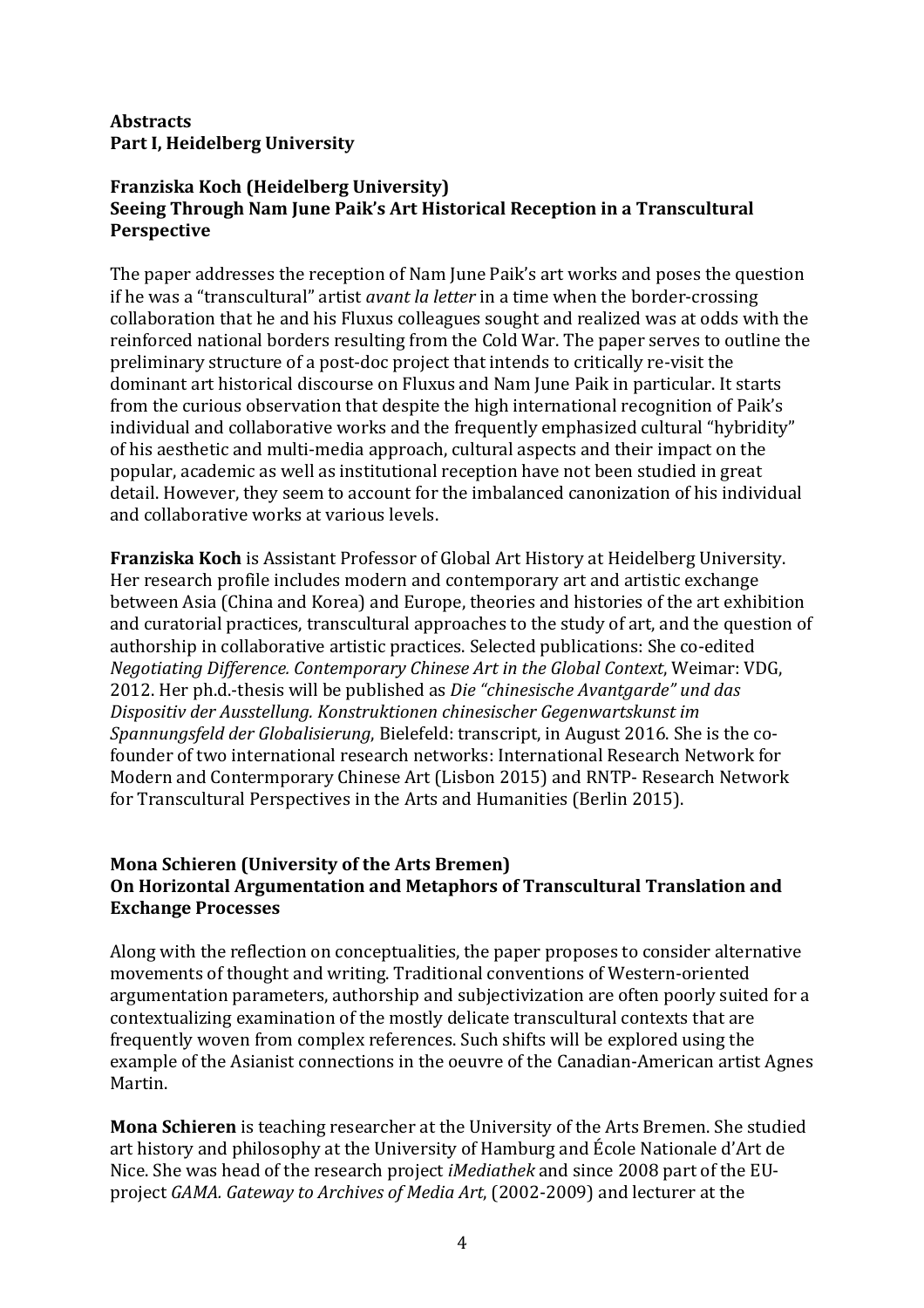Department of Cultural History, University of Hamburg. She curated exhibitions such as "NOT BERLIN AND NOT SHANGHAI. Art Practice on the Periphery" at Guangxi Arts Institute, Nanning/China 2008; "Stadt– Rand–Fluss" at Künstlerhaus Lothringer 13, Munich, 2006. *Videoparadiso* Württembergischer Kunstverein Stuttgart, Kunsthalle Bonn, Académie Royale des beaux arts de Liège, 2005. Selected publications: *Agnes Martin – Transkulturelle Übersetzung. Zur Konstruktion asianistischer Ästhetiken in der amerikanischen Kunst nach 1945*, Munich: Verlag Silke Schreiber 2016; *Kunsttopographien globaler Migration*, co-ed. with Birgit Mersmann et al. In: *Themenheft der kritischen berichte, Zeitschrift für Kunst- und Kulturwissenschaften* 43/3 Marburg: Jonas Verlag, (June) 2015; "Linienaufrisse. Untersuchungen im Werk von Agnes Martin"*. In:* Mateusz Kapustka/ Tristan Weddigen (eds.): *Bild-Riss. Textile Öffnungen im ästhetischen Diskurs*, Zürich: Edition Imorde 2015; *Look at me! Celebrity Culture at The Venice Art Biennale*, co-ed. with Andrea Sick, Nürnberg: Verlag für Moderne Kunst 2011*.*

## **Birgit Hopfener (Free University Berlin) Disjunctive Contemporaneity. Re-mapping Contemporary Art History from a Transcultural Perspective**

Under the conditions of a spatially as well as temporally disjunctive global art world art practices constitute themselves through critical engagements with multiple historical and epistemological frameworks. By doing so, they pose great challenges to the discipline of art history, its institutionalized canon of contemporary art, its categories of research, its conventional spatial and temporal orders and its narrative logic. The paper introduces artistic cartographies of contemporary art historiography as telling examples. Based on Qiu Zhijie's "Total Art Map" (2012) as a case study it will examine how the artwork re-writes or better re-maps the conventional narrative of social art practice through references to multiple histories and epistemological structures from a transcultural perspective. The paper also asks in how far such cartographic artworks ask for a re-conceptualization of global art history as a cartographic practice and reflects upon contemporary art's interventions in and effects on art history and the discipline's ethical responsibility to enable a polyphone discourse of global contemporary art and art histories.

**Birgit Hopfener** studied art history and sinology in Berlin, Karlsruhe and Nanjing. She holds a post-doctoral research position at the Department of Art History at Free University Berlin and is an associate member of the Cluster of Excellence "Asia and Europe in the Global Context" at Ruprecht-Karls-University Heidelberg. In 2011 she finished her doctoral dissertation on installation art in China. The book entitled *Transkulturelle Reflexionsräume einer Genealogie des Performativen: Bedingungen und Artikulationen kultureller Differenz in der chinesischen Installationskunst*, was published in 2013. Currently, she works on her second book project (Habilitationsprojekt) "*Disjunctive Contemporaneity. Artistic Cartographies of Transcultural and Arthistorical Selfpositioning*" (working title). She is the co-founder of the research network "Arts and Humanities Research Network for Transcultural Perspectives (RNTP)", which is conceived as critical, interdisciplinary and international research association of scholars, who study phenomena and processes of cultural exchange in the field of the arts.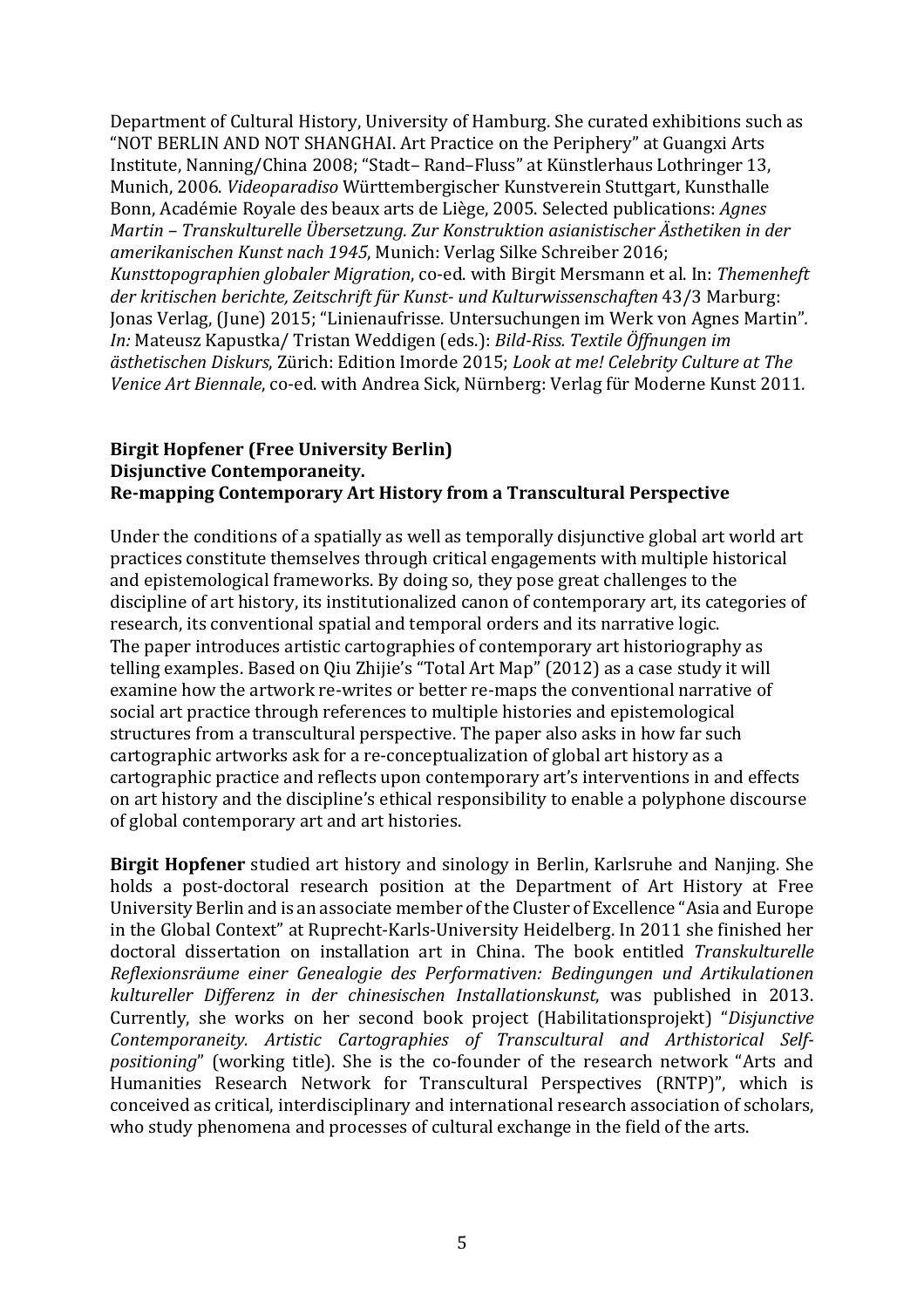## **Part II, Free University, Berlin**

## **Amrei Buchholz (Hamburg University) Questioning Mimetic Representation. Reflections on Stylistic Classifications of Art**

Based on the example of Paraquarian sculptures, the paper examines the correlation between form and meaning of works of art from a transcultural point of view. In Paraquarian sculptures of the 17th and 18th century meaning is generated not only by figurative Christian iconography, but also – probably primarily – by supposedly 'nonmimetic' expressions. Taking this into consideration, allocation of meaning and interpretation as much as established classifications of art history – e.g. stylistic taxonomy – need to be re-considered.

**Amrei Buchholz** studied modern and contemporary German literature, art history and Latin America Studies in Berlin, Madrid and Buenos Aires (2004-2011). She held a Ph.d. scholarship of the DFG Graduate Research Group "Sichtbarkeit und Sichtbarmachung. Hybride Formen des Bildwissens" at University of Potsdam (2011-2014). She completed her dissertation on "Alexander von Humboldts Modell der Erdkruste. Vergleichendes und verknüpfendes Sehen im >Atlas du Nouveau Continent<" at the Universität der Künste Berlin (supervised by Prof. Dr. Tanja Michalsky) in 2016. Since the end of 2014, she is research fellow at the Department of Art History at University of Hamburg and a post-doctoral research member of the DFG Research Group "Transcultural Negotiations in the Ambits of Art" with the project "Die Skulptur der paraquarischen Jesuitenreduktionen". Her research interest includes cartography, image theory and epistemology of the image. Selected publications: "Alexander von Humboldts Ansichten des 'Weltbaues'. Ausgewählte Handzeichnungen aus seinen Tagebüchern". in: *Umreißen. Registrieren, Fehlgehen und Erfinden im Zeichnen*, ed. by Mira Fliescher et al., Berlin: diaphanes, 2014, p. 99-114. "Panorama, Diorama und ästhetische Landschaftsdarstellung". In: Handbuch Bild, ed. by Stephan Günzel et al., Stuttgart: Metzler, 2014, p. 181-187. Together with Lina Maria Stahl: "Epistemologie: Bilder als Wissen". In: Handbuch Bild, ed. by Stephan Günzel et al., Stuttgart: Metzler, 2014, p. 125- 130. "Bewegte Ekphrasen. Lebende Gemälde in Derek Jarmans 'Caravaggio'". In: kunsttexte.de, 1(2012), 11 pages.

### **Ursula Helg (Free University Berlin) Material Culture in Translation. Reflections on Objects from the South**

The problem of the art-historical identification of non-western visual cultures is not new. There were many attempts in the waning nineteenth and early twentieth century not only to present the artefacts that had been shipped from the colonies in exhibitions, but also to site them theoretically, taxonomically, and institutionally. Many of the old questions have acquired new relevance through the globalizing tendencies in art history. Divergent local practices and regimes of perception raise numerous questions concerning materiality in translation. They illuminate entangled histories and force us to rethink western aesthetic concepts and epistemic structures going back to Enlightenment. In my paper I will refer to some examples and discuss some of the problems.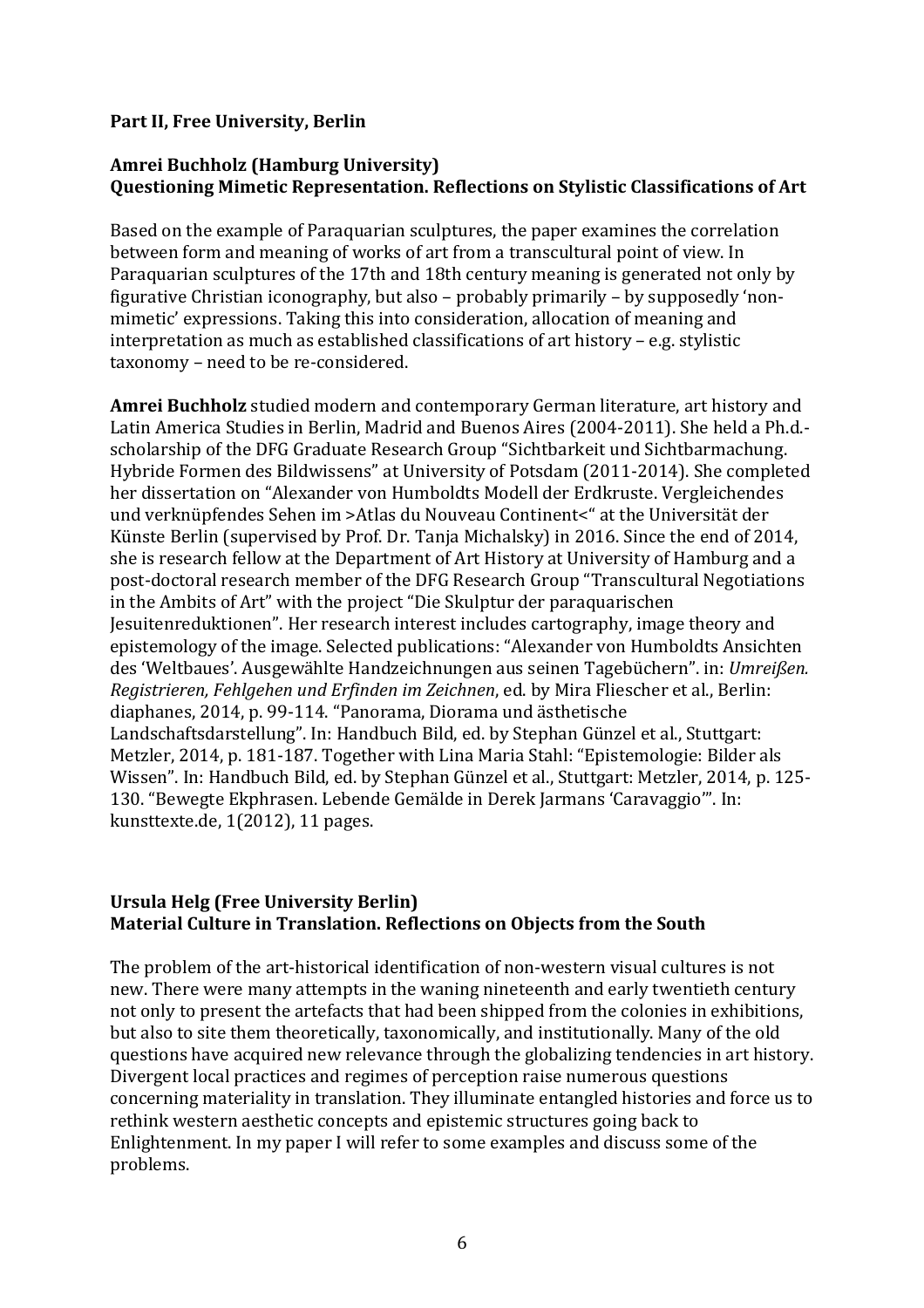**Ursula Helg** is an art historian and social anthropologist. She holds a Phd of the University of Zurich and published on European, African and Transcultural Art History. She had a grant from the Swiss National Science Foundation in 2009 and she was a Research Fellow at the IFK International Research Center for Cultural Studies in Vienna in 2012. At present she holds a research position at the FU-Berlin, where she is working on the minkisi power objects from the famous Robert Visser Collection of the Ethnological Museum Berlin. (The (In)Authenticity of "minkisi" (Congo): Translations and Musealisations of Power Objects in and from the Contact Zone).

**Claire Joan Farago** is Professor of Renaissance Art, Theory, and Criticism at the University of Colorado Boulder. She has held visiting professorships at the Universities of Melbourne, North Carolina at Chapel Hill, UCLA, York (UK), and elsewhere. Among her wide-ranging writings on Early Modern art, as well as on art theoretical and epistemological problems, are: *Art Is Not What You Think It Is*, co-authored with Donald Preziosi (2012); *Re-Reading Leonardo: The Treatise on Painting across Europe 1550 to 1900* (2009); *Leonardo da Vinci and the Ethics of Style* (2008*); Transforming Images: New Mexican Santos in-between Worlds*, co-authored with Donna Pierce with additional contributors (2006); *Grasping the World: The Idea of the Museum*, co-edited with Donald Preziosi (2004); *Compelling Visuality: the Work of Art in and out of History*, co-edited with Robert Zwiijnenberg (2003); *Leonardo da Vinci: Selected Scholarship in English*, 5 vols. (1999); and *Leonardo da Vinci's 'Paragone': A Critical Interpretation with a new edition of the text in the Codex Urbinas* (1992). Her most recent book, *Art as Institution: The Fabrication of Leonardo da Vinci's* Trattato della Pittura*, 1651*, forthcoming from Brill Press in 2017, involved an international team of Leonardo experts who collaborated for a decade to produce the first modern edition of the only text through which Leonardo's ideas on painting circulated for nearly two centuries. Farago is best known for her edited volume, *Reframing the Renaissance: Visual Culture in Europe and Latin America. 1450 to 1650* (1995), which helped precipitate broader geographical, temporal, historical, conceptual, and methodological reformulations of the Renaissance and its intersection with contemporaneous visual and material cultures worldwide. This year a roundtable honoring the much cited volume was convened at the Renaissance Society of America annual conference.

**Susanne Leeb** is Professor of Contemporary Art at Leuphana University Lüneburg. She is member of the advisory board of *Texte zur Kunst a*nd co-editor of the book series PolYPeN at b\_books Berlin. Together with Kerstin Schankweiler she chairs the section for global, post-colonial and transcultural art history of *Sehepunkte/Kunstform*. Her ph.d.-thesis was published as "Die Kunst der Anderen. Weltkunst und die anthropologische Konfiguration der Moderne", Berlin: PolYpeN, 2015.

**Alberto Saviello** studied history of art and Romance literature in Düsseldorf, Rome, and Munich. In 2011 he finished his dissertation on visual representations of the Prophet Muhammad in Western European printed books advised by Prof. Avinoam Shalem. The book was published last year. Since August 2011 he is a researcher in the DFG Research Group "Transcultural Negotiations in the Ambits of Art" at the FU Berlin with a project on artistic and religious contacts between Muslims, Christians and Hindus in early modern India.